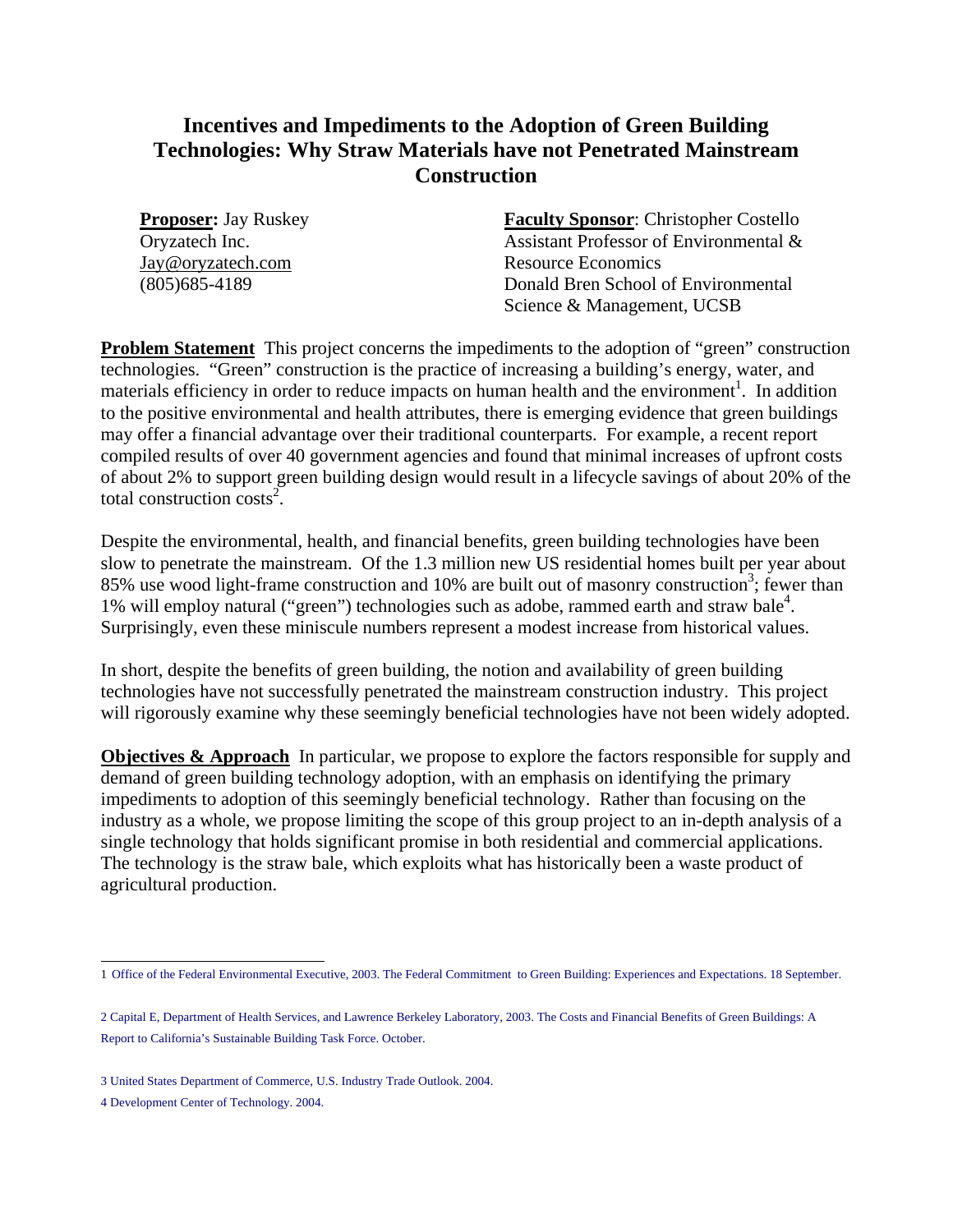Possible drivers of the slow adoption of straw as a mainstream construction material include both supply-side, demand-side, and regulatory factors:

| Supply-side factors<br>• Requires learning new<br>building techniques<br>Cost<br>Uncertainty over<br>durability, response to<br>adverse events, future<br>demand<br>• Cost of substitutes or<br>complementary<br>technologies<br>Burdensome regulations | Demand-side factors<br>• Lack of information on<br>environmental, health, and<br>financial attributes<br>• Difficulty in trading off<br>higher fixed costs, lower<br>variable costs<br>Burdensome regulations<br>$\bullet$<br>Seasonal distribution and<br>$\bullet$<br>availability | <b>Regulatory factors</b><br>Building codes<br>for straw<br>construction<br>often poorly<br>developed or<br>non-existent.<br>Government<br>incentives<br>Seismic<br>requirements<br>Rice-burning |
|---------------------------------------------------------------------------------------------------------------------------------------------------------------------------------------------------------------------------------------------------------|--------------------------------------------------------------------------------------------------------------------------------------------------------------------------------------------------------------------------------------------------------------------------------------|--------------------------------------------------------------------------------------------------------------------------------------------------------------------------------------------------|
| Poorly developed                                                                                                                                                                                                                                        |                                                                                                                                                                                                                                                                                      | requirements                                                                                                                                                                                     |
| distribution channels                                                                                                                                                                                                                                   |                                                                                                                                                                                                                                                                                      |                                                                                                                                                                                                  |

As proposed, the primary objective of this project is to determine the most significant impediments to the adoption of straw as a mainstream construction material. And while defining the most efficient approach for answering that question will be left to the group, a number of suggested research questions are listed below:

- [Background and Market Research] What is the overall size of the green building materials market? What are the trends (geographically, by product, compared to conventional technologies) in the industry?
- [Market Research] Given present and near future supply, demand, and governmental factors, can straw bale building technology exist as a viable small to medium sized private enterprise.
- [Demand-side] What is the consumer response to straw-based building materials compared with traditional building materials? Are perceptions correct? What would be required to correct perceptions?
- [Demand-side] What is the consumer demand for straw-based building materials? What is the relative importance of environmental vs. health vs. financial attributes?
- [Supply-side/Regulatory] What are the supply-side and regulatory impediments to adoption, and how can they be remedied (e.g. by incentives, product testing, or standardizing)?

*Straw as a Construction Material* Throughout history people have used straw as a reliable and easily obtained building material. In the US the first straw homes were built at the turn-of-thecentury in the plains states. Some of these century-old homes are still occupied. Although nobody knows the exact number, thousands of straw homes have been built in the US to date, most of which are found in the southwest, where large temperature fluctuations and low precipitation create an ideal climate for this technology.

*The Client – Oryzatech, Inc.* The Yolo, CA based company Oryzatech, Inc. has developed a proprietary technology to process rice straw into environmentally sustainable building materials which they call "culm-pressed blocks" (CP Blocks®). These blocks would be the first certified and standardized commercially available straw block that is made of all rice straw. The straw from which CP Blocks are made is entirely a residual of rice production in Northern California. Until